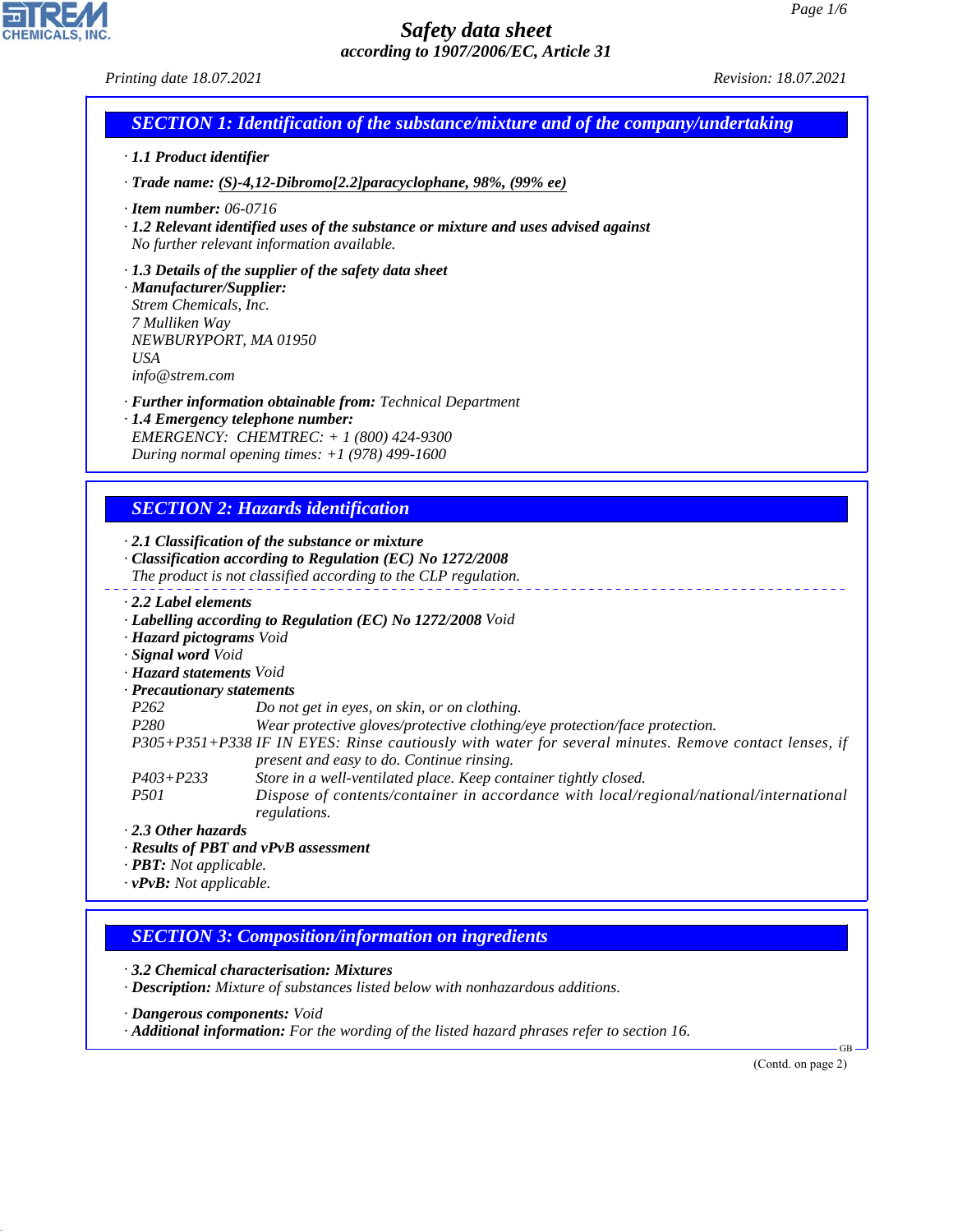*Printing date 18.07.2021 Revision: 18.07.2021*

*Trade name: (S)-4,12-Dibromo[2.2]paracyclophane, 98%, (99% ee)*

(Contd. of page 1)

#### *SECTION 4: First aid measures*

- *· 4.1 Description of first aid measures*
- *· General information: No special measures required.*
- *· After inhalation: Supply fresh air; consult doctor in case of complaints.*
- *· After skin contact: Generally the product does not irritate the skin.*
- *· After eye contact: Rinse opened eye for several minutes under running water. Then consult a doctor.*
- *· After swallowing: If symptoms persist consult doctor.*
- *· 4.2 Most important symptoms and effects, both acute and delayed No further relevant information available.*
- *· 4.3 Indication of any immediate medical attention and special treatment needed*

*No further relevant information available.*

#### *SECTION 5: Firefighting measures*

- *· 5.1 Extinguishing media*
- *· Suitable extinguishing agents: Use fire extinguishing methods suitable to surrounding conditions.*
- *· 5.2 Special hazards arising from the substance or mixture No further relevant information available.*
- *· 5.3 Advice for firefighters*
- *· Protective equipment: No special measures required.*

#### *SECTION 6: Accidental release measures*

- *· 6.1 Personal precautions, protective equipment and emergency procedures Not required.*
- *· 6.2 Environmental precautions: No special measures required.*
- *· 6.3 Methods and material for containment and cleaning up:*
- *Absorb with liquid-binding material (sand, diatomite, acid binders, universal binders, sawdust). Dispose contaminated material as waste according to item 13.*
- *· 6.4 Reference to other sections*
- *See Section 7 for information on safe handling.*
- *See Section 8 for information on personal protection equipment.*

*See Section 13 for disposal information.*

## *SECTION 7: Handling and storage*

- *· 7.1 Precautions for safe handling No special measures required.*
- *· Information about fire and explosion protection: No special measures required.*
- *· 7.2 Conditions for safe storage, including any incompatibilities*
- *· Storage:*

44.1.1

- *· Requirements to be met by storerooms and receptacles: No special requirements.*
- *· Information about storage in one common storage facility: Not required.*
- *· Further information about storage conditions: None.*
- *· 7.3 Specific end use(s) No further relevant information available.*

#### *SECTION 8: Exposure controls/personal protection*

*· Additional information about design of technical facilities: No further data; see item 7.*

(Contd. on page 3)

GB

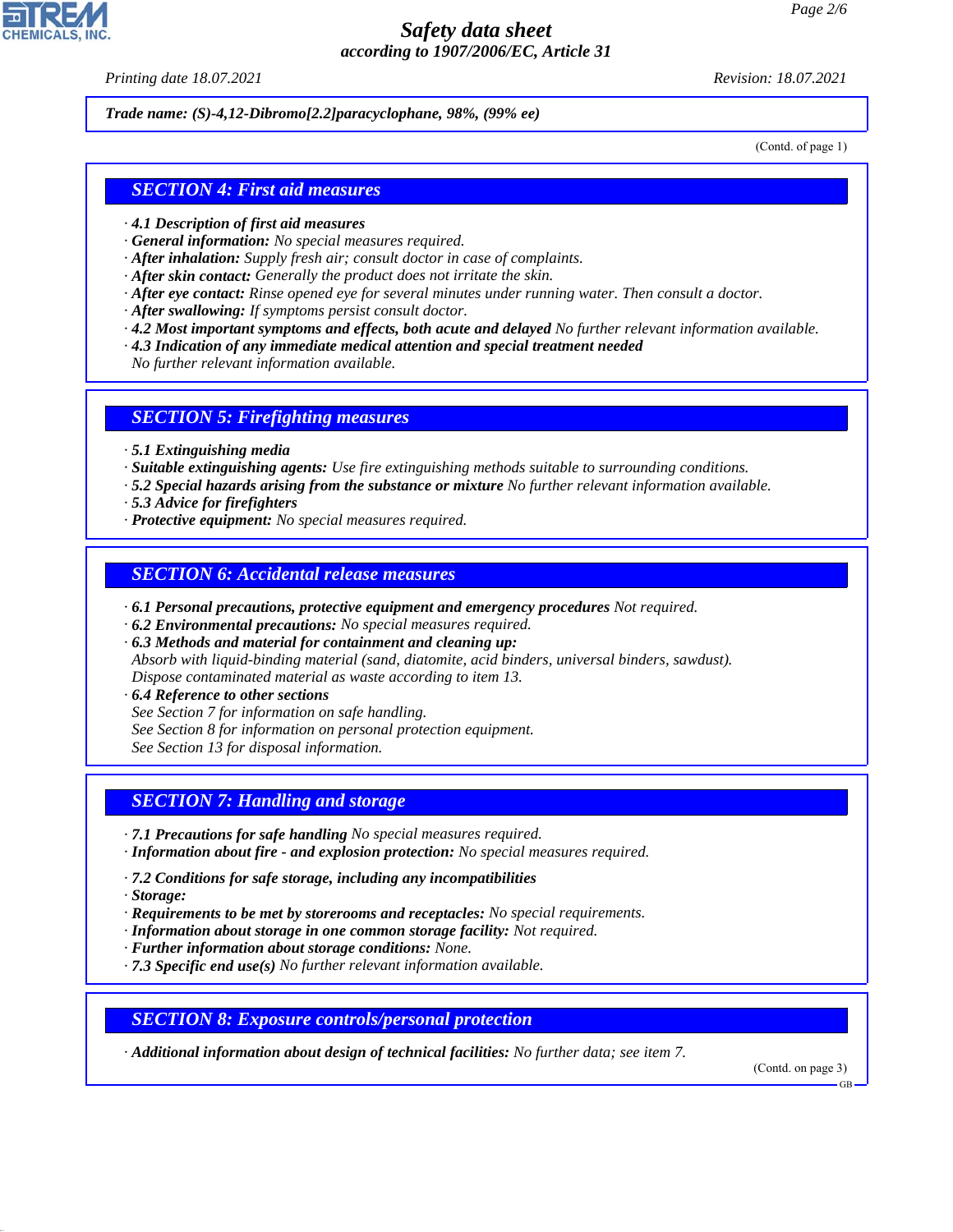*Printing date 18.07.2021 Revision: 18.07.2021*

#### *Trade name: (S)-4,12-Dibromo[2.2]paracyclophane, 98%, (99% ee)*

(Contd. of page 2)

- *· 8.1 Control parameters*
- *· Ingredients with limit values that require monitoring at the workplace:*
- *The product does not contain any relevant quantities of materials with critical values that have to be monitored at the workplace.*
- *· Additional information: The lists valid during the making were used as basis.*
- *· 8.2 Exposure controls*
- *· Personal protective equipment:*
- *· General protective and hygienic measures:*
- *The usual precautionary measures are to be adhered to when handling chemicals.*
- *· Respiratory protection: Not required.*
- *· Protection of hands:*



44.1.1

\_S*Protective gloves*

*The glove material has to be impermeable and resistant to the product/ the substance/ the preparation. Due to missing tests no recommendation to the glove material can be given for the product/ the preparation/ the chemical mixture.*

*Selection of the glove material on consideration of the penetration times, rates of diffusion and the degradation · Material of gloves*

*The selection of the suitable gloves does not only depend on the material, but also on further marks of quality and varies from manufacturer to manufacturer. As the product is a preparation of several substances, the resistance of the glove material can not be calculated in advance and has therefore to be checked prior to the application.*

*· Penetration time of glove material*

*The exact break through time has to be found out by the manufacturer of the protective gloves and has to be observed.*

*· Eye protection: Goggles recommended during refilling*

| · 9.1 Information on basic physical and chemical properties<br><b>General Information</b>                      |                                               |  |
|----------------------------------------------------------------------------------------------------------------|-----------------------------------------------|--|
| $\cdot$ Appearance:                                                                                            |                                               |  |
| Form:                                                                                                          | Powder                                        |  |
| Colour:                                                                                                        | Whitish                                       |  |
| $\cdot$ Odour:                                                                                                 | Characteristic                                |  |
| • Odour threshold:                                                                                             | Not determined.                               |  |
| $\cdot$ pH-value:                                                                                              | Not determined.                               |  |
| Change in condition<br>Melting point/freezing point:<br>Initial boiling point and boiling range: Undetermined. | Undetermined.                                 |  |
| · Flash point:                                                                                                 | Not applicable.                               |  |
| · Flammability (solid, gas):                                                                                   | Not determined.                               |  |
| · Ignition temperature:                                                                                        |                                               |  |
| Decomposition temperature:                                                                                     | Not determined.                               |  |
| · Auto-ignition temperature:                                                                                   | Product is not selfigniting.                  |  |
| · Explosive properties:                                                                                        | Product does not present an explosion hazard. |  |
| $\cdot$ Explosion limits:                                                                                      |                                               |  |
| Lower:                                                                                                         | Not determined.                               |  |
| <b>Upper:</b>                                                                                                  | Not determined.                               |  |
|                                                                                                                | (Contd. on page $4$ )                         |  |

GB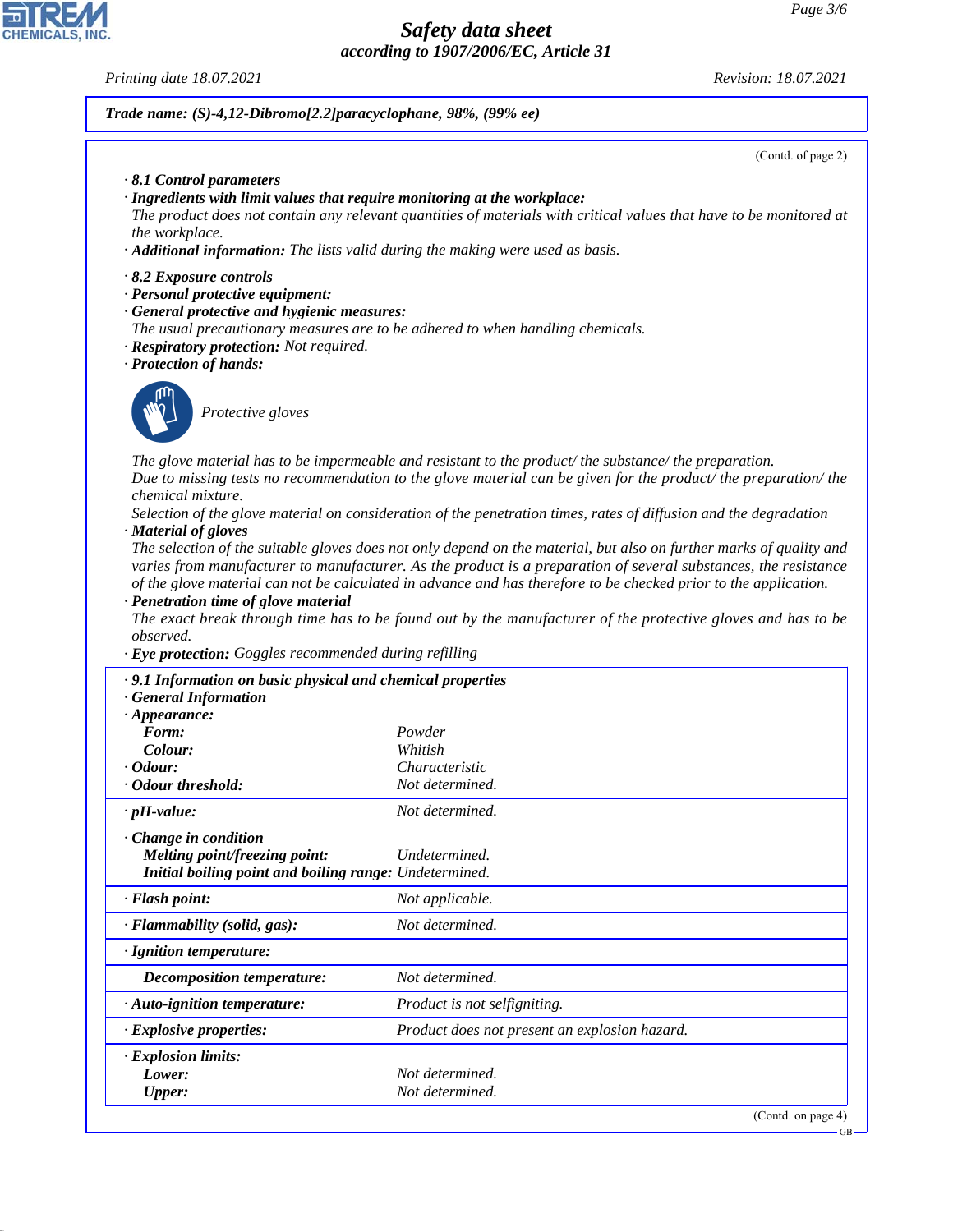*Printing date 18.07.2021 Revision: 18.07.2021*

*Trade name: (S)-4,12-Dibromo[2.2]paracyclophane, 98%, (99% ee)*

|                                           | (Contd. of page 3)                         |
|-------------------------------------------|--------------------------------------------|
| · Vapour pressure:                        | Not determined.                            |
| $\cdot$ Density:                          | Not determined.                            |
| $\cdot$ Relative density                  | Not determined.                            |
| · Vapour density                          | Not determined.                            |
| $\cdot$ Evaporation rate                  | Not determined.                            |
| $\cdot$ Solubility in / Miscibility with  |                                            |
| water:                                    | Not miscible or difficult to mix.          |
| · Partition coefficient: n-octanol/water: | Not determined.                            |
| $\cdot$ Viscosity:                        |                                            |
| Dynamic:                                  | Not determined.                            |
| Kinematic:                                | Not determined.                            |
| · Solvent content:                        |                                            |
| Organic solvents:                         | $0.0\%$                                    |
| $VOC$ (EC)                                | $0.00\%$                                   |
| · 9.2 Other information                   | No further relevant information available. |

## *SECTION 10: Stability and reactivity*

*· 10.1 Reactivity No further relevant information available.*

- *· 10.2 Chemical stability*
- *· Thermal decomposition / conditions to be avoided: No decomposition if used according to specifications.*
- *· 10.3 Possibility of hazardous reactions No dangerous reactions known.*
- *· 10.4 Conditions to avoid No further relevant information available.*
- *· 10.5 Incompatible materials: No further relevant information available.*
- *· 10.6 Hazardous decomposition products: No dangerous decomposition products known.*

### *SECTION 11: Toxicological information*

*· 11.1 Information on toxicological effects*

*· Acute toxicity Based on available data, the classification criteria are not met.*

*· Primary irritant effect:*

- *· Skin corrosion/irritation Based on available data, the classification criteria are not met.*
- *· Serious eye damage/irritation Based on available data, the classification criteria are not met.*
- *· Respiratory or skin sensitisation Based on available data, the classification criteria are not met.*
- *· CMR effects (carcinogenity, mutagenicity and toxicity for reproduction)*
- *· Germ cell mutagenicity Based on available data, the classification criteria are not met.*
- *· Carcinogenicity Based on available data, the classification criteria are not met.*
- *· Reproductive toxicity Based on available data, the classification criteria are not met.*
- *· STOT-single exposure Based on available data, the classification criteria are not met.*
- *· STOT-repeated exposure Based on available data, the classification criteria are not met.*
- *· Aspiration hazard Based on available data, the classification criteria are not met.*

### *SECTION 12: Ecological information*

*· 12.1 Toxicity*

44.1.1

*· 12.2 Persistence and degradability No further relevant information available.*

(Contd. on page 5)

*<sup>·</sup> Aquatic toxicity: No further relevant information available.*

GB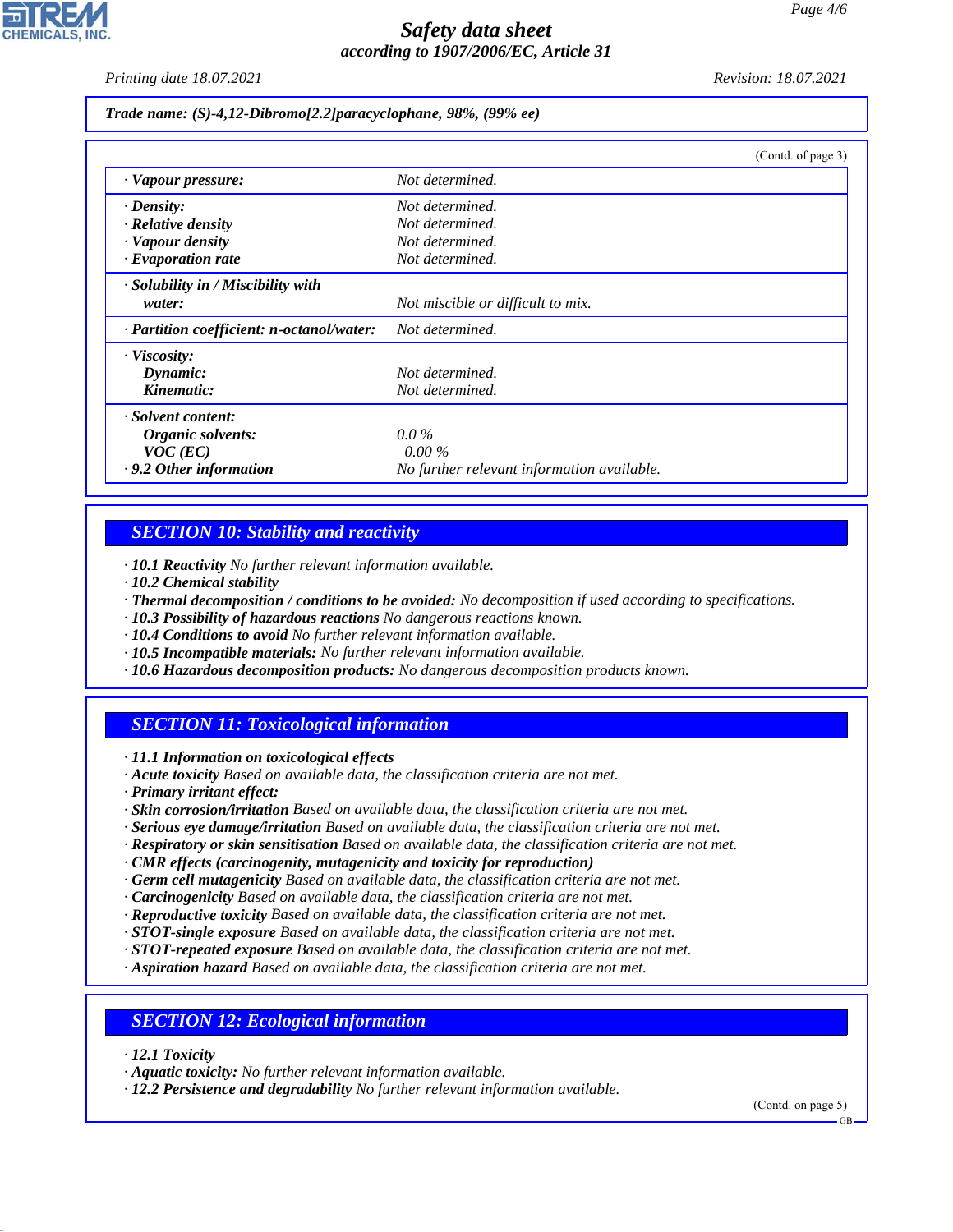*Printing date 18.07.2021 Revision: 18.07.2021*

*Trade name: (S)-4,12-Dibromo[2.2]paracyclophane, 98%, (99% ee)*

- *· 12.3 Bioaccumulative potential No further relevant information available.*
- *· 12.4 Mobility in soil No further relevant information available.*
- *· Additional ecological information:*
- *· General notes: Not known to be hazardous to water.*
- *· 12.5 Results of PBT and vPvB assessment*
- *· PBT: Not applicable.*
- *· vPvB: Not applicable.*
- *· 12.6 Other adverse effects No further relevant information available.*

### *SECTION 13: Disposal considerations*

- *· 13.1 Waste treatment methods*
- *· Recommendation Disposal must be made according to official regulations.*
- *· Uncleaned packaging:*
- *· Recommendation: Disposal must be made according to official regulations.*

### *SECTION 14: Transport information*

| $\cdot$ 14.1 UN-Number                                  |                 |  |
|---------------------------------------------------------|-----------------|--|
| · ADR, ADN, IMDG, IATA                                  | not regulated   |  |
| $\cdot$ 14.2 UN proper shipping name                    |                 |  |
|                                                         |                 |  |
| · ADR, ADN, IMDG, IATA                                  | not regulated   |  |
| $\cdot$ 14.3 Transport hazard class(es)                 |                 |  |
| · ADR, ADN, IMDG, IATA                                  |                 |  |
|                                                         |                 |  |
| $\cdot$ Class                                           | not regulated   |  |
| · 14.4 Packing group                                    |                 |  |
| · ADR, IMDG, IATA                                       | not regulated   |  |
|                                                         |                 |  |
| $\cdot$ 14.5 Environmental hazards:                     | Not applicable. |  |
| $\cdot$ 14.6 Special precautions for user               | Not applicable. |  |
| $\cdot$ 14.7 Transport in bulk according to Annex II of |                 |  |
| <b>Marpol and the IBC Code</b>                          | Not applicable. |  |
|                                                         |                 |  |
| · UN "Model Regulation":                                | not regulated   |  |

# *SECTION 15: Regulatory information*

*· 15.1 Safety, health and environmental regulations/legislation specific for the substance or mixture*

*· Directive 2012/18/EU*

44.1.1

- *· Named dangerous substances ANNEX I None of the ingredients is listed.*
- *· 15.2 Chemical safety assessment: A Chemical Safety Assessment has not been carried out.*

#### *SECTION 16: Other information*

*This information is based on our present knowledge. However, this shall not constitute a guarantee for any specific product features and shall not establish a legally valid contractual relationship.*

(Contd. on page 6)

(Contd. of page 4)

GB